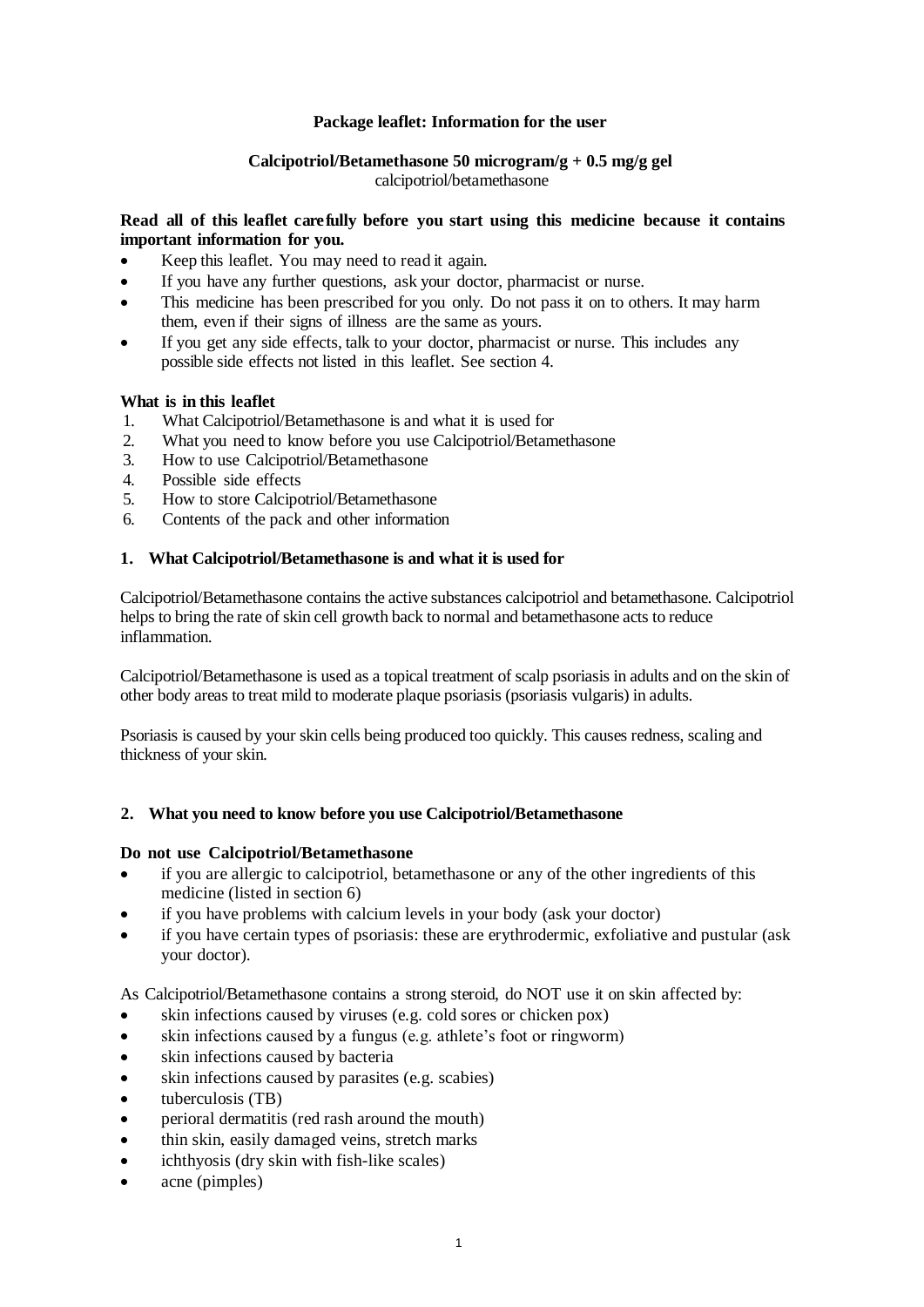- rosacea (severe flushing or redness of the skin on the face)
- ulcers or broken skin.

### **Warnings and precautions**

Talk to your doctor or pharmacist before and during use of Calcipotriol/Betamethasone if:

- you are using other medicines that contain corticosteroids as you may get side effects
- you have used this medicine for a long time and plan to stop (as there is a risk your psoriasis will get worse or 'flare up' when steroids are stopped suddenly)
- you have diabetes mellitus (diabetes) as your blood sugar/glucose level may be affected by the steroid
- your skin becomes infected as you may need to stop your treatment
- you have a certain type of psoriasis called guttate psoriasis
- you experience blurred vision or other visual disturbances

### Special precautions

- Avoid use on more than 30% of your body or using more than 15 grams per day
- Avoid using under a bathing cap, bandages or dressings as it increases the absorption of the steroid
- Avoid use on large areas of damaged skin, on mucous membranes, or in skin folds (groin, armpits, under breasts) as it increases the absorption of the steroid
- Avoid use on your face or genitals (sex organs) as they are very sensitive to steroids
- Avoid excessive sunbathing, excessive use of solarium and other forms of light treatment.

### Do not smoke or go near naked flames - risk of severe burns.

Fabric (clothing, bedding, dressings, etc) that has been in contact with this product burns more easily and is a serious fire hazard. Washing clothing and bedding may reduce product build-up but not totally remove it.

### **Children and adolescents**

Calcipotriol/Betamethasone is not recommended for the use in children and adolescents below the age of 18 years.

### **Other medicines and Calcipotriol/Betamethasone**

Tell your doctor or pharmacist if you are taking, have recently taken or might take any other medicines.

### **Pregnancy and breast-feeding**

If you are pregnant or breast-feeding, think you may be pregnant or are planning to have a baby, ask your doctor for advice before using this medicine.

If your doctor has agreed that you can breast-feed, take care and do not apply Calcipotriol/Betamethasone to the breast area.

### **Driving and using machines**

This medicine should not have any effect on your ability to drive or use machines.

### **Calcipotriol/Betamethasone contains butylated hydroxytoluene (E321)**

Calcipotriol/Betamethasone contains butylated hydroxytoluene (E321), which may cause local skin reactions (e.g. contact dermatitis), or irritation to the eyes and mucous membranes.

### **Calcipotriol/Betamethasone contains castor oil, hydrogenated**

Calcipotriol/Betamethasone contains castor oil hydrogenated, which may cause skin reactions.

### **3. How to use Calcipotriol/Betamethasone**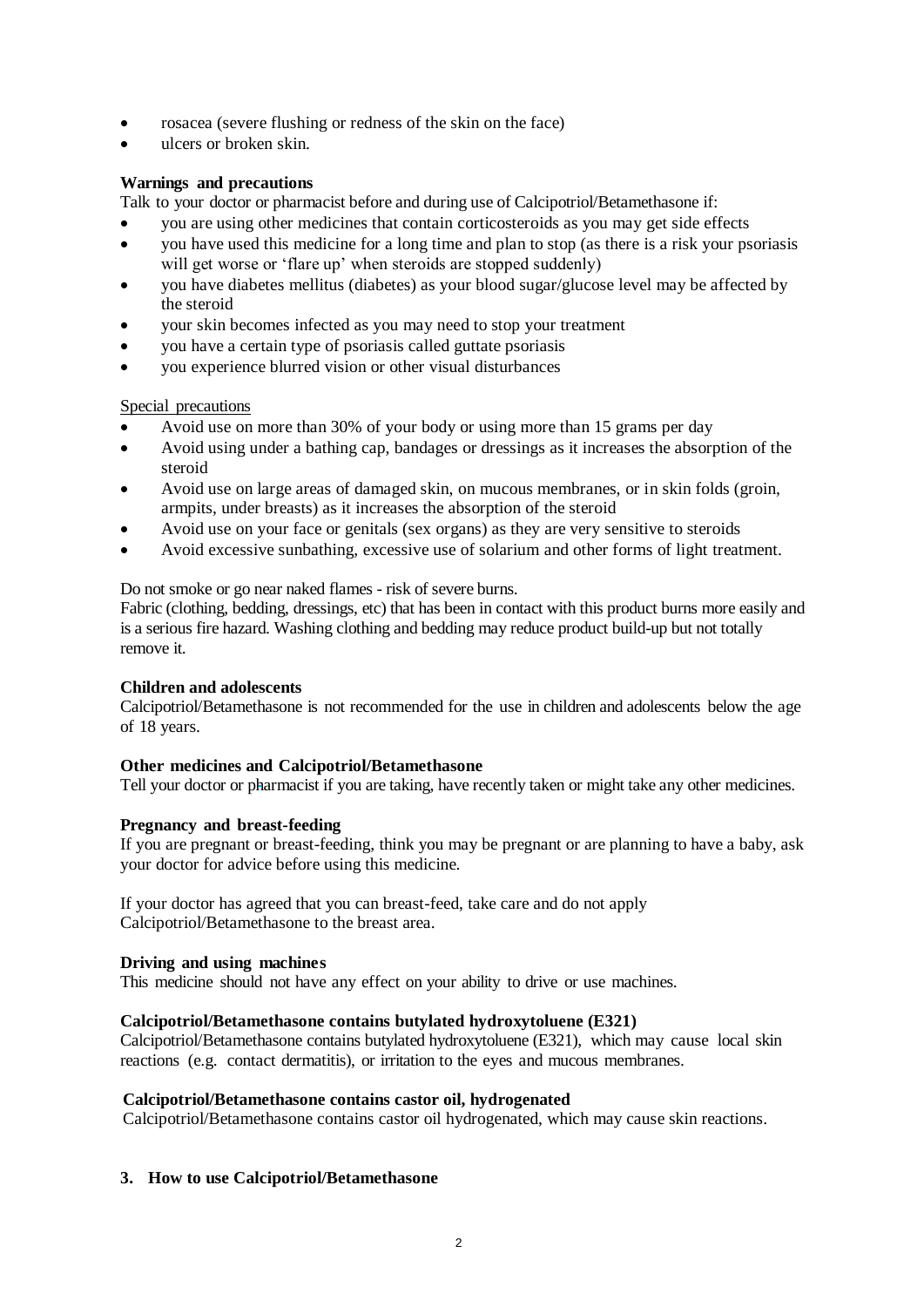Always use this medicine exactly as your doctor has told you. Check with your doctor or pharmacist if you are not sure.

#### **How to apply Calcipotriol/Betamethasone**

Cutaneous use.

Instructions for proper use

- Use only on your psoriasis and do not use on skin which does not have psoriasis
- Shake the tube before use and remove the cap
- Squeeze the gel onto a clean finger or directly onto the area affected by psoriasis
- Apply Calcipotriol/Betamethasone to the affected area with your fingertips, and rub it in gently until the area affected by psoriasis is covered by a **thin** layer of gel
- Do not bandage, tightly cover or wrap the treated skin area
- Wash your hands well after using Calcipotriol/Betamethasone. This will avoid accidentally spreading the gel to other parts of your body (especially the face, mouth and eyes)
- Do not worry if some gel accidentally gets on normal skin near your psoriasis, but wipe it off if it spreads too far
- In order to achieve optimal effect, it is recommended not to take a shower or bath immediately after application of Calcipotriol/Betamethasone
- After applying the gel, avoid contact with textiles which are easily stained by grease (e.g. silk).

If you have scalp psoriasis

 Before applying Calcipotriol/Betamethasone to the scalp, comb the hair to remove any loose scales. Tilt your head to make sure the gel does not run onto your face. It may help to part your hair before you use the gel. Apply the gel to the affected area with your fingertips and rub it in gently.

### **Washing your hair before application of Calcipotriol/Betamethasone is not necessary.**



**Shake** tube before use. Apply a drop of



the gel to fingertip.



Apply directly to scalp areas where you can feel the raised plaque and rub the gel on to the skin.

*Depending on the affected area, 1-4 g (up to 1 teaspoon) is normally enough.*

**In order to achieve optimal effect, it is recommended that the hair is not washed immediately after application of Calcipotriol/Betamethasone. Let the gel remain on the scalp during the night or during the day. When washing hair after application the following instructions might be useful:**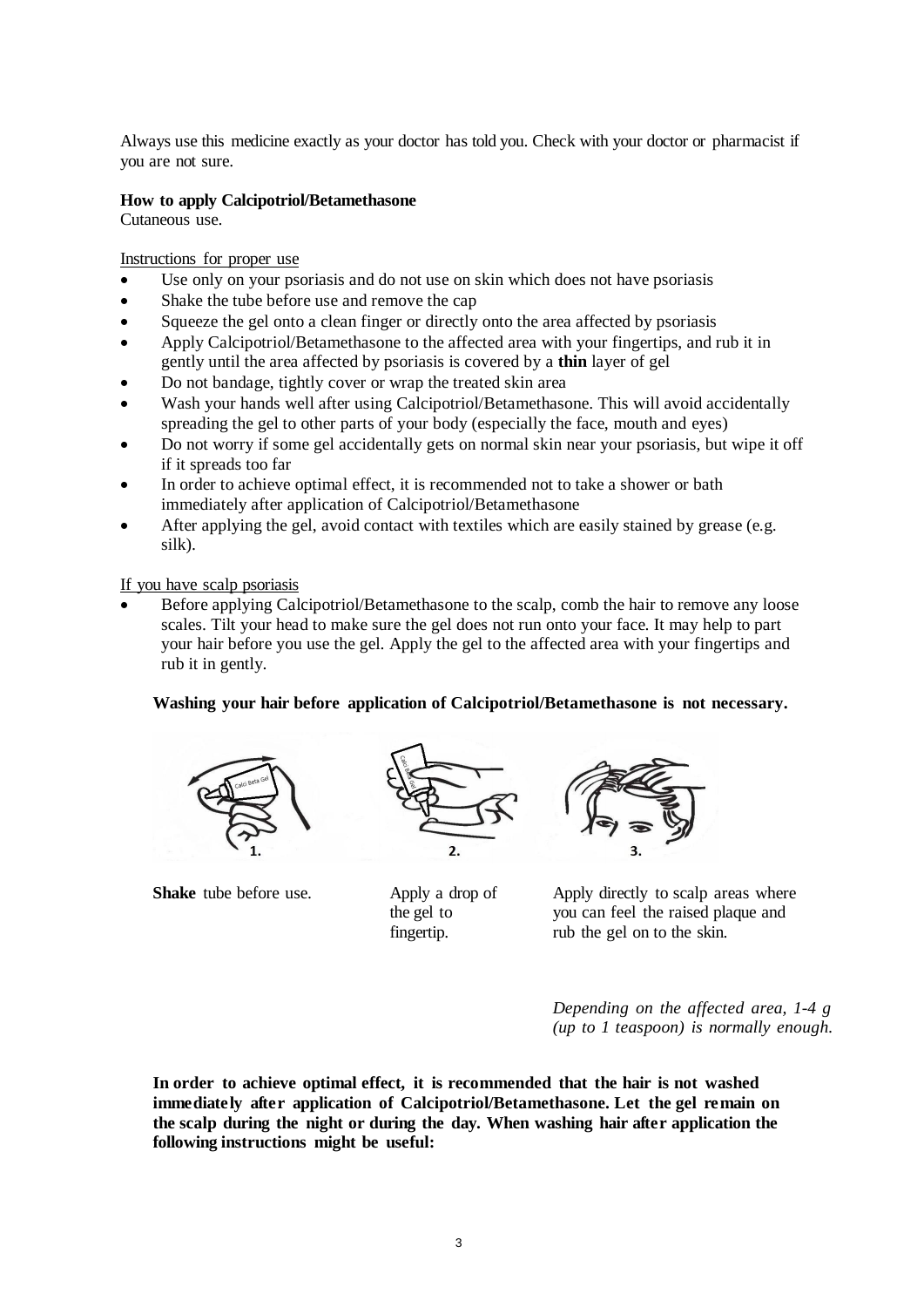





Apply a mild shampoo Leave the shampoo Wash your hair as usual. to the **dry hair**, especially on the scalp for a to those areas where the couple of minutes gel was applied. before washing.

# **If necessary, repeat steps 4-6 once or twice.**

### Duration of treatment

- Use the gel once a day. It may be more convenient to use the gel in the evening
- The normal initial treatment period is 4 weeks for scalp areas and 8 weeks for non-scalp areas
- Your doctor may decide on a different treatment period
- Your doctor may decide on repeated treatment
- Do not use more than 15 grams in one day.

If you use other calcipotriol- containing medicines, the total amount of calcipotriol medicines must not exceed 15 grams per day, and the area treated should not exceed 30% of the total body surface.

### What should I expect when I use Calcipotriol/Betamethasone?

Most patients see obvious results after 2 weeks, even if the psoriasis is not yet cleared at that point.

### **If you use more Calcipotriol/Betamethasone than you should**

Contact your doctor if you have used more than 15 grams in one day.

Excessive use of Calcipotriol/Betamethasone may also cause a problem with calcium in your blood, which usually normalises when discontinuing treatment.

Your doctor may need to carry out blood tests to check that using too much gel has not caused a problem with calcium in your blood.

Excessive prolonged use can also cause your adrenal glands to stop working properly (the adrenal glands are found near the kidneys and produce hormones).

### **If you forget to use Calcipotriol/Betamethasone**

Do not take a double dose to make up for a forgotten dose.

### **If you stop using Calcipotriol/Betamethasone**

The use of Calcipotriol/Betamethasone should be stopped as indicated by your doctor. It may be necessary for you to stop this medicine gradually, especially if you have used it for a long time.

If you have any further questions on the use of this medicine, ask your doctor or pharmacist.

### **4. Possible side effects**

Like all medicines, this medicine can cause side effects, although not everybody gets them.

### **Serious side effects**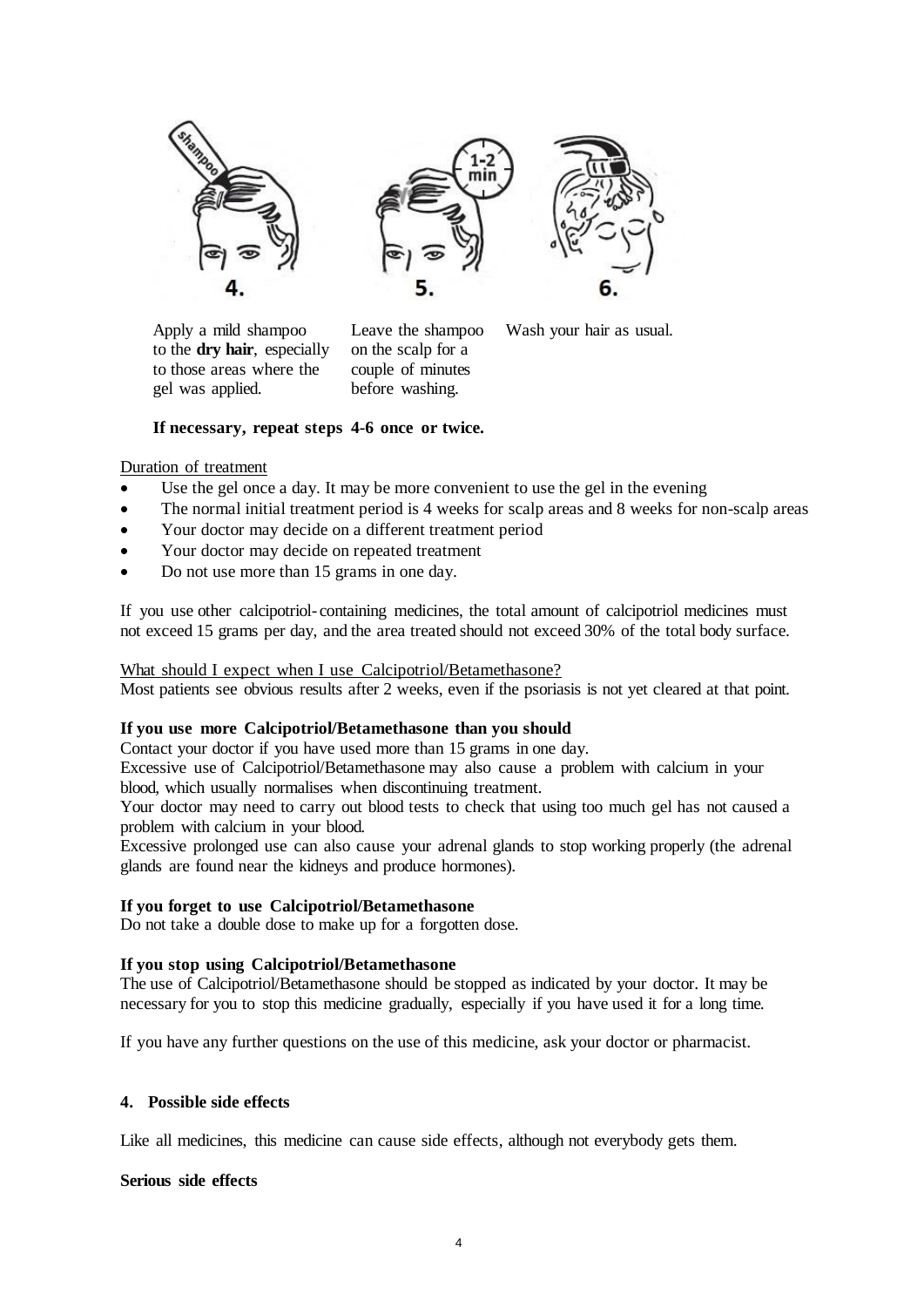Tell your doctor/nurse immediately or as soon as possible if any of the following happen. You may have to stop your treatment.

The following serious side effects have been reported as uncommon (may affect up to 1 in 100 people):

Worsening of your psoriasis. If your psoriasis gets worse, tell your doctor as soon as possible.

Some serious side effects are known to be caused by betamethasone (a strong steroid), one of the ingredients in Calcipotriol/Betamethasone. You should tell your doctor as soon as possible if any of the serious side effects occur. These side effects are more likely to happen after long-term use, use in skin folds (e.g. groin, armpits or under breasts), use under occlusion or use on large areas of skin.

The side effects include the following:

- Your adrenal glands may stop working properly. Signs are tiredness, depression and anxiety
- Cataracts (signs are cloudy and foggy vision, difficulty seeing at night and sensitivity to light) or an increase in pressure inside the eye (signs are eye pain, red eye, decreased or cloudy vision)
- Infections (because your immune system, which fights infections, may be suppressed or weakened)
- Pustular psoriasis (a red area with yellowish pustules usually on the hands or feet). If you notice this, stop using Calcipotriol/Betamethasone and tell your doctor as soon as possible
- Impact on the metabolic control of diabetes mellitus (if you have diabetes you may experience fluctuations in the blood glucose levels).

Serious side effects known to be caused by calcipotriol

- Allergic reactions with deep swelling of the face or other parts of the body such as the hands or feet. Swelling of the mouth/throat and trouble breathing may occur. If you have an allergic reaction, stop using Calcipotriol/Betamethasone, **tell your doctor immediately or go to the casualty department at your nearest hospital**
- Treatment with this gel may cause the level of calcium in your blood or urine to increase (usually when too much gel has been used). Signs of increased calcium in the blood are excessive secretion of urine, constipation, muscle weakness, confusion and coma. **This can be serious, and you should contact your doctor immediately.** However, when the treatment is stopped, the levels return to normal.

### **Less serious side effects**

The following less serious side effects have been reported for Calcipotriol/Betamethasone.

**Common** (may affect up to 1 in 10 people)

Itching.

**Uncommon** (may affect up to 1 in 100 people)

- Eye irritation
- Burning sensation of the skin
- Skin pain or irritation
- Inflammation or swelling of the hair root (folliculitis)
- Rash with inflammation of the skin (dermatitis)
- Redness of the skin due to widening of the small blood vessels (erythema)
- Acne (pimples)
- Dry skin
- Rash
- Pustular rash
- Infection of the skin.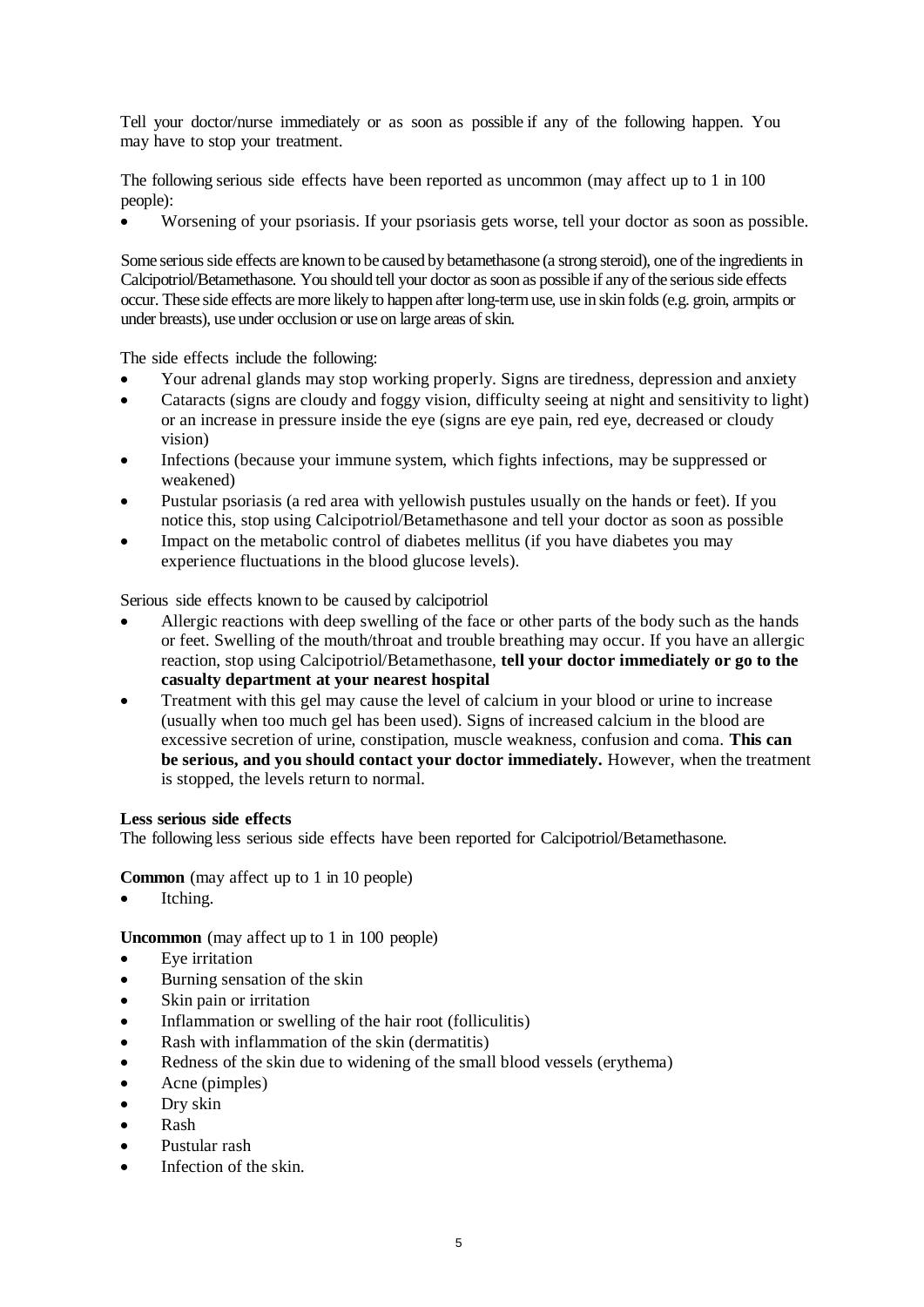**Rare** (may affect up to 1 in 1,000 people)

- Allergic reactions
- Stretch marks
- Skin exfoliation
- Rebound effect: A worsening of symptoms/psoriasis after ending treatment.

**Frequency not known** (frequency cannot be estimated from the available data)

- White or grey hair can transiently change to a yellowish colour at the application site when used on the scalp
- Blurred vision

Less serious side effects caused by using betamethasone, especially for a long time, include the following. You should tell your doctor or nurse as soon as possible if you notice any of them

- Thinning of the skin
- Appearance of surface veins or stretch marks
- Changes in hair growth
- Red rash around the mouth (perioral dermatitis)
- Skin rash with inflammation or swelling (allergic contact dermatitis)
- Golden coloured gel-filled bumps (colloid milia)
- Lightening of skin colour (depigmentation)
- Inflammation or swelling of the hair root (folliculitis).

Less serious side effects known to be caused by calcipotriol include the following

- Dry skin
- Sensitivity of the skin to light resulting in a rash
- Eczema
- Itching
- Skin irritation
- Burning and stinging sensation
- Redness of the skin due to widening of the small blood vessels (erythema)
- Rash
- Rash with inflammation of the skin (dermatitis)
- Worsening of psoriasis.

# **Reporting of side effects**

If you get any side effects, talk to your doctor, pharmacist or nurse. This includes any possible side effects not listed in this leaflet. You can also report side effects directly via HPRA Pharmacovigilance, website: www.hpra.ie.

By reporting side effects, you can help provide more information on the safety of this medicine.

# **5. How to store Calcipotriol/Betamethasone**

- Keep this medicine out of the sight and reach of children.
- Do not use this medicine after the expiry date which is stated on the tube and carton after EXP. The expiry date refers to the last day of that month
- Do not refrigerate.
- Discard the tube with any remaining gel 6 months after first opening.

Do not throw away any medicines via wastewater or household waste. Ask your pharmacist how to throw away medicines you no longer use. These measures will help protect the environment.